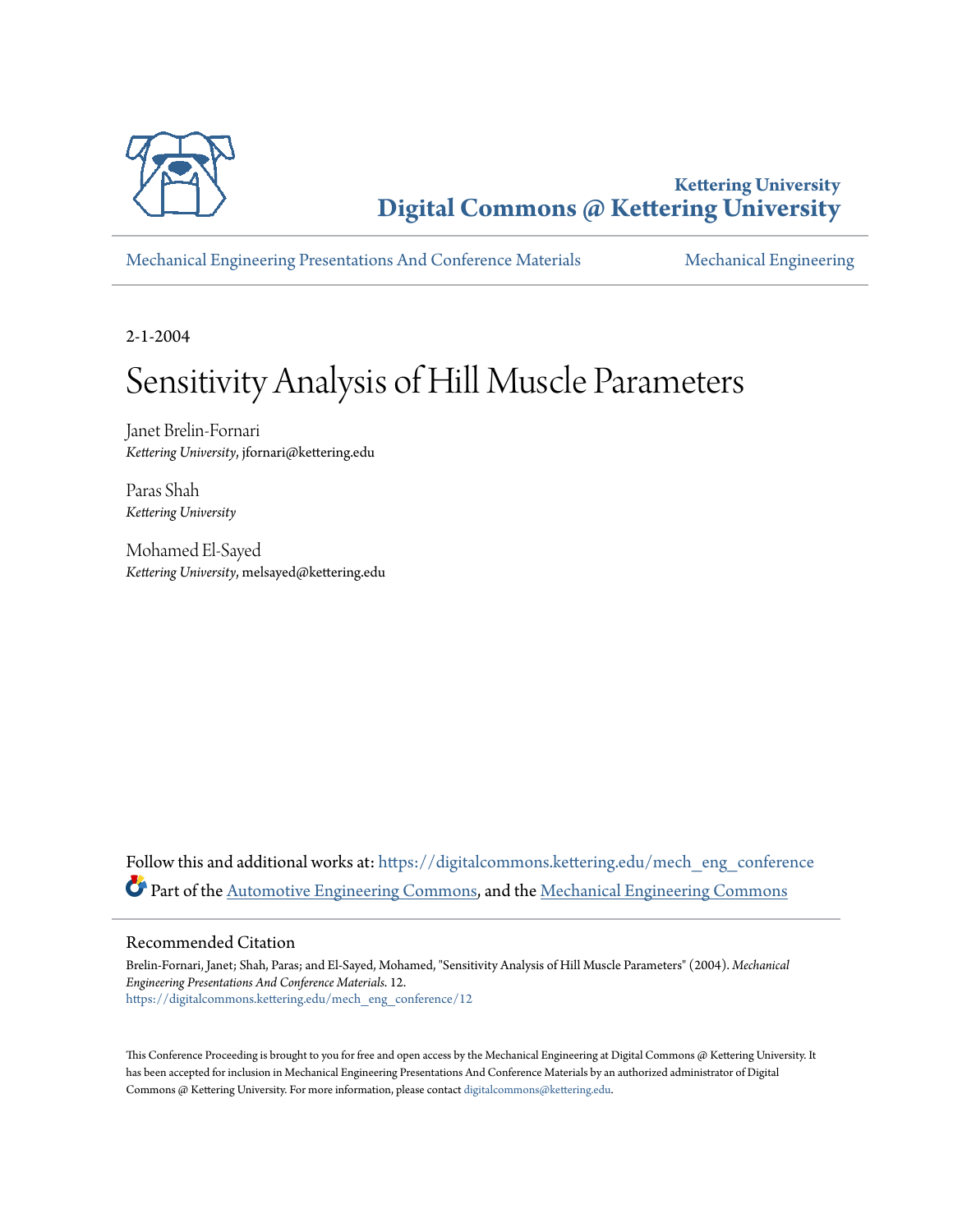# Sensitivity Analysis of Hill Muscle Parameters

## **Janet Brelin-Fornari <sup>1</sup> , Paras Shah <sup>2</sup> and Mohammed El-Sayed <sup>3</sup>**

#### 1. ABSTRACT

A computational, rigid body model of a  $50<sup>th</sup>$  percentile male head and neck utilizing 15 Hill Muscle pairs is used to study the sensitivity of Hill Muscle Model parameters. A 15g linear acceleration is applied within the transverse plane at the lowest vertebral level of the neck (T1). The resultant linear acceleration of the head is analyzed. In comparing the resultant linear acceleration of the head, the timing of the acceleration response is minimally affected. The peak accelerations did change, and in the case of varying muscle activation, the peak acceleration changed significantly, 36%. Each of the other parameter variations affected the peak acceleration of the head by less than 5%. Overall, the muscle activation parameter has the most significant influence on the response of the system.

### 2. SYSTEM OVERVIEW

 $\overline{a}$ 

There are numerous parameters within the computational Hill Muscle Model. Some values can be measured but others must be chosen from recommended values determined from various experimental studies. In order to obtain optimal force characteristics when applying Hill Muscle Models, it is imperative to understand the sensitivity of each of the underlying parameters. This paper addresses the study of system response to variations within the Hill Muscle parameters within a computational, rigid body model of a 50th percentile male head and neck utilizing15 Hill Muscle pairs.

In this study, a lumped parameter head and neck computational model developed by Brelin-Fornari (1998) is utilized. The model was developed using MADYMO<sup>TM</sup>, a commercially available, rigid body/finite element, dynamic analysis software package. The three dimensional, sagittal plane symmetrical model of the head and neck consists of ten rigid body masses. These masses are joined by forces, modeled as linear viscoelastic intervertebral joints allowing full six degrees of freedom relative motion between adjoining masses, and fifteen symmetrical pairs of active muscle elements (Brelin-Fornari 1998).

The 15 pairs of active muscles were modeled using Hill's methodology. A typical Hill muscle model consists of an elastic element (SE), in series with a contractile element

Keywords: muscle model, sensitivity study, Hill model, neck model

<sup>&</sup>lt;sup>1</sup>Assistant Professor, Department of Mechanical Engineering, Kettering University, 1700 W. 3<sup>rd</sup> Ave, Flint, Michigan, 48504

<sup>&</sup>lt;sup>2</sup> Graduate Assistant, Department of Mechanical Engineering, Kettering University, 1700 W. 3<sup>rd</sup> Ave, Flint, Michigan, 48504

 $3$  Professor, Department of Mechanical Engineering, Kettering University, 1700 W.  $3<sup>rd</sup>$  Ave, Flint, Michigan, 48504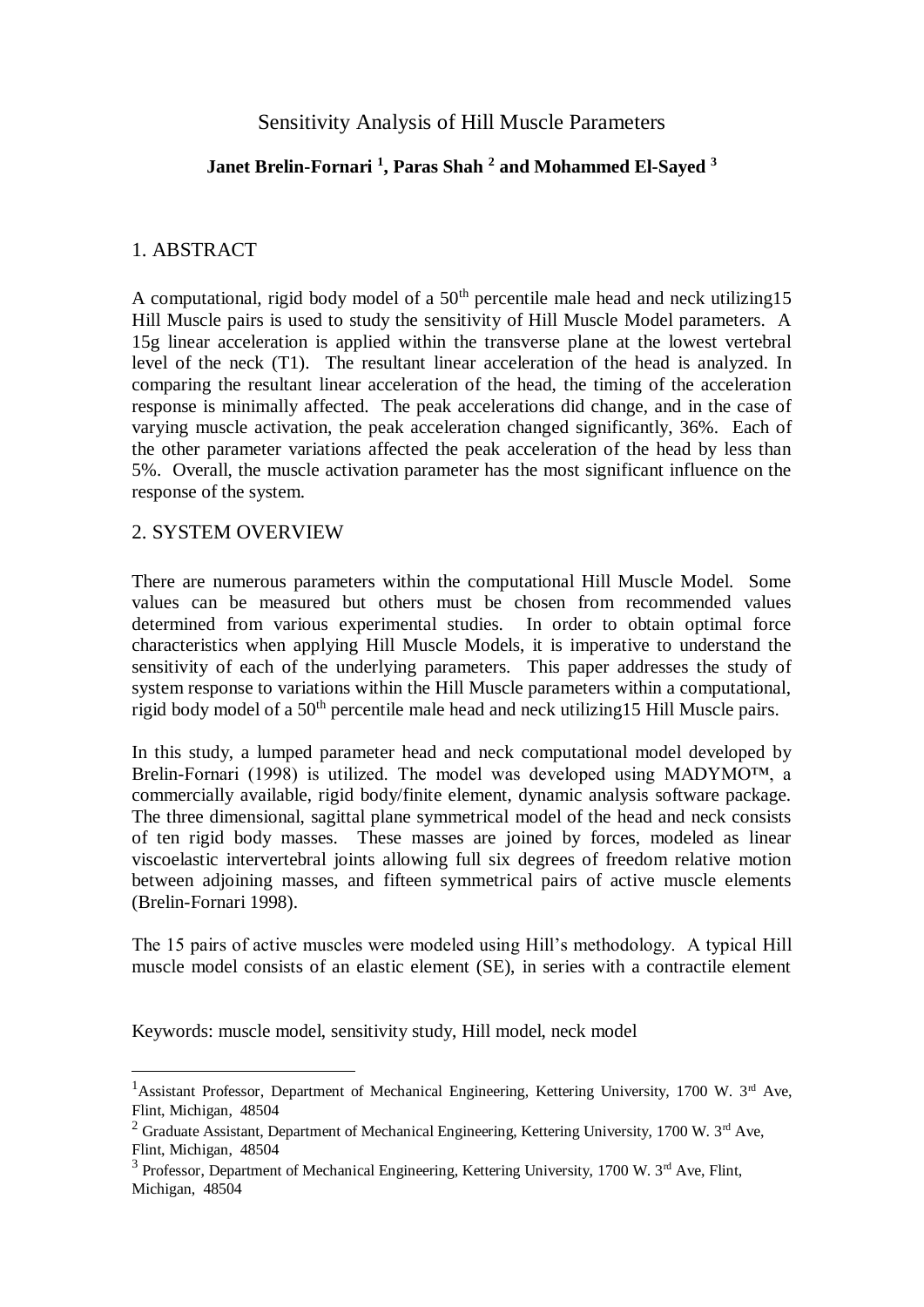(CE), in parallel with a spring passive element (PE) (Figure 1 A and B). In this study, the effect of the series elastic element was deemed negligible since the effect of that element becomes unimportant in the presence of large changes in muscle length (Close 1972). Therefore, the total force generated by the muscle at any given time is given by:

$$
F = F_{ce} + F_{pe} \tag{1}
$$

Where *Fce* is the force output of the contractile element and *Fpe* is the force output of the passive element.



Figure 1 A and B: Classic structures for the Hill muscle model

In the Hill model, the action of the contractile element represents the force generated by the cross-bridges of the muscle induced by the chemical reaction within the muscle. The input to the contractile element is a neural impulse. The output is a force (*Fce*), which is a function of the normalized muscle length  $(l_r)$  and rate of change of its length (or velocity,  $v_r$ ), activation level (*A*), and the maximum force available at maximum activation (*Fmax*) (Winters 1990). This can be written as:

$$
F_{ce} = AF_{max} f_h(v_r) f_l(l_r)
$$
\n(2)

Hill (1949) defined the "active state" of a muscle as the state where the CE generates tension, without lengthening or shortening, after the beginning of excitation. The value of activation, *A*, ranges from 0% (approximately .5% for muscles at rest) to 100% (full activation). If activation is zero, only the passive element is generating force  $(F_{ce} = 0)$ .

The maximum force generated during a shortening contraction, *Fmax*, is assumed to be independent of the fiber composition (slow or fast fibers) and dependent only on the physiological cross-sectional area (*Apcs*) (Winters 1985). This relationship can be expressed as:

$$
F_{\text{max}} = \sigma_p A_{\text{pcs}} \tag{3}
$$

Where  $\sigma_p$  is the peak muscle stress and  $A_{pcs}$  is the physiological cross-sectional area. In this study,  $\sigma_p$  was assumed to be constant at 0.4 MPa, which is the value reported by Yamada (1970) for the sternocleidomastoid (a dominant neck muscle) and corrected for living tissue (ultimate tensile strength postmortem,  $19 \text{ g/mm}^2$ , is 50% of that just after death (Yamada 1970). The physiological cross-sectional area represents the sum of the cross-sectional areas of all the muscle fibers within a muscle, parallel to the force generating axis of the muscle. Typically, the muscle fibers are not oriented along the force generating axis but at some angle with respect to the axis. This angle is referred to as the pennation angle  $\theta$ . If the pennation angle is not zero, the physiological crosssectional area is defined as: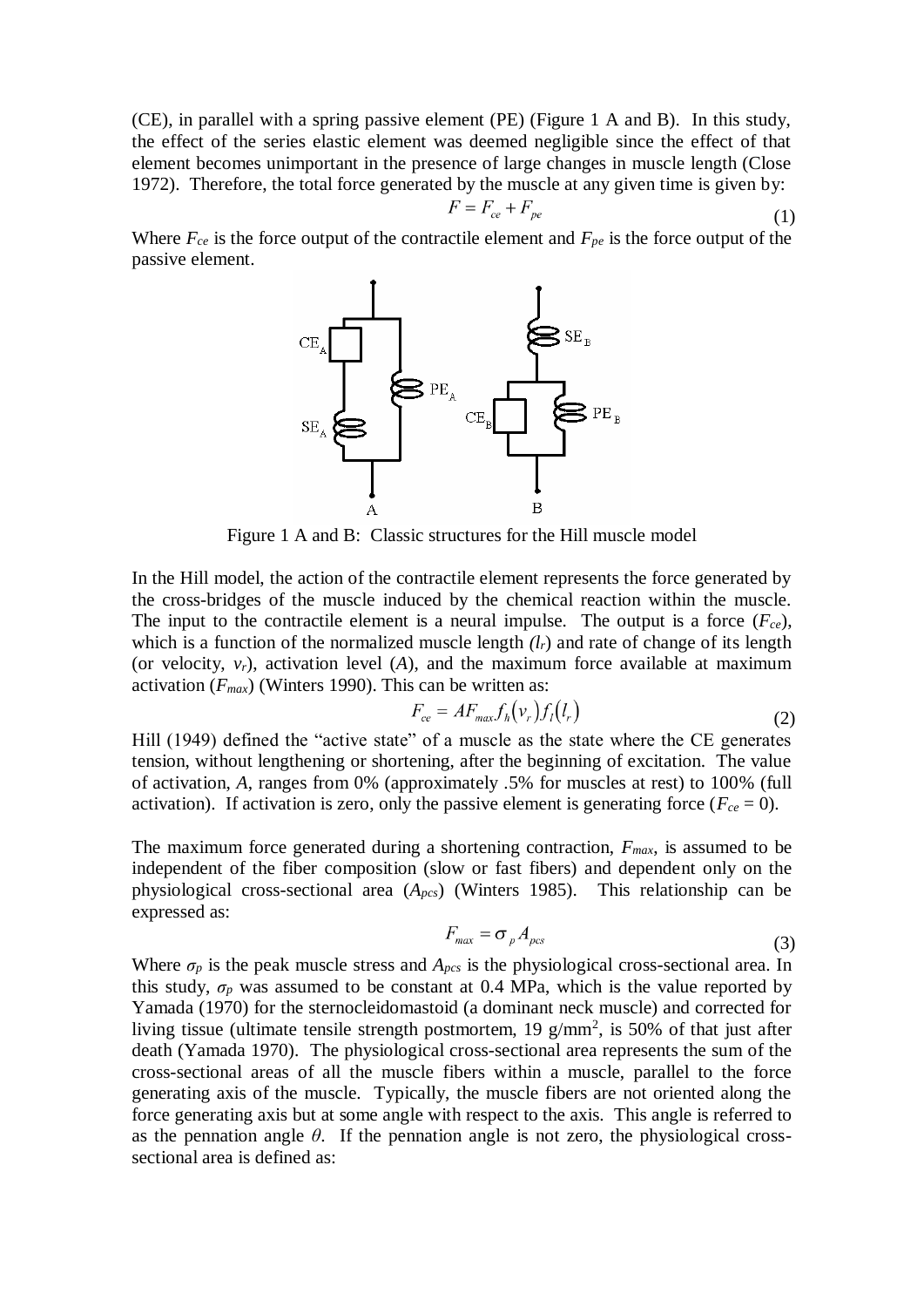$$
A_{pcs} = \frac{m\cos\theta}{\rho l_f} \tag{4}
$$

where *m* is muscle mass (in grams),  $\rho$  is the muscle density (1.056 grams/cm<sup>3</sup> for mammalian muscle (Lieber, 1992)), and  $l_f$  is the fiber length (in cm) (Winters 1985). Myers (1998) reported *Apcs* for several neck muscles.

The force velocity  $(F-v)$  relation for shortening muscle  $(-1 < v_r < 0)$ , was identified by Hill (1938) as the hyperbolic relationship:

$$
(F + a) (v + b) = (F_{max} + a) b \tag{5}
$$

Equation (5) can be solved for *F/Fmax* therefore defining the force-velocity function as:

$$
f_h(v_r) = \frac{F}{F_{max}} = \frac{(1 + v_r)}{1 - \frac{v_r}{a_f}}
$$
(6)

where  $v_r$  is the normalize muscle velocity and  $a_f$  is the hyperbolic shape factor. Since neck muscle fibers have evenly distributed fast and slow fiber compositions (Winters and Woo 1990), *a<sup>f</sup>* has been reported as 0.25 (Winters 1990) and *vmax*, the normalization factor for  $v_r$ , was calculated as six times the reference length,  $l_{ref}$ , per second, for each muscle (Winters and Stark 1985). The variable *vmax* can range in value from two times the reference length per second for slow fibers to ten times the reference length per second for fast fibers (Winters and Stark 1985).

The force-length relation (*F-l*) is based on the observation that the amount of tension developed by a muscle fiber can be altered by changing the length of the fiber prior to contraction. A wide variety of empirical fits have been utilized to describe the *F-l* relation. A popular form of the parabolic curve is given as:

$$
f(l_r) = \exp\left[\frac{-\left(l_r - 1\right)^2}{S_k}\right] \tag{7}
$$

where *l* is the muscle length,  $l_{ref}$  is the optimal length,  $l_r$  is the normalized length  $l / l_{ref}$ , and  $S_k$  is the "shape" function (width) of the parabolic curve. Commonly used values of  $S_k$  range between .40 and .68 (Winters and Stark 1985). The optimal length ( $l_{ref}$ ) for the neck muscles can be calculated from the linear relation:

$$
I_{ref} = I_{rest} \left( \frac{S_{ref}}{S_{rest}} \right)
$$
 (8)

Rack and Westbury (1969) determined optimal sarcomere length (*sref*) as 2.8 - 3.0 μm. The value of *lrest* is the length of the muscle *in situ*, when the body is at rest, and *srest* , for each muscle was reported by Myers (1998). The measurement of *srest* was performed using phase contrast and laser diffraction methods with full DIC, Nomarski optics. The sarcomere length was determined to an accuracy of  $+$  .025  $\mu$ m. Complete sarcomere measurement information can be found in Myers (1998).

A passive muscle is a muscle without neural input. The characteristics of the passive muscles can be found in Brelin-Fornari (1998).

An acceleration pulse (Figure 2) was applied at the T1 level of the head/neck model. Gravitational and muscle pretensioning forces where also applied.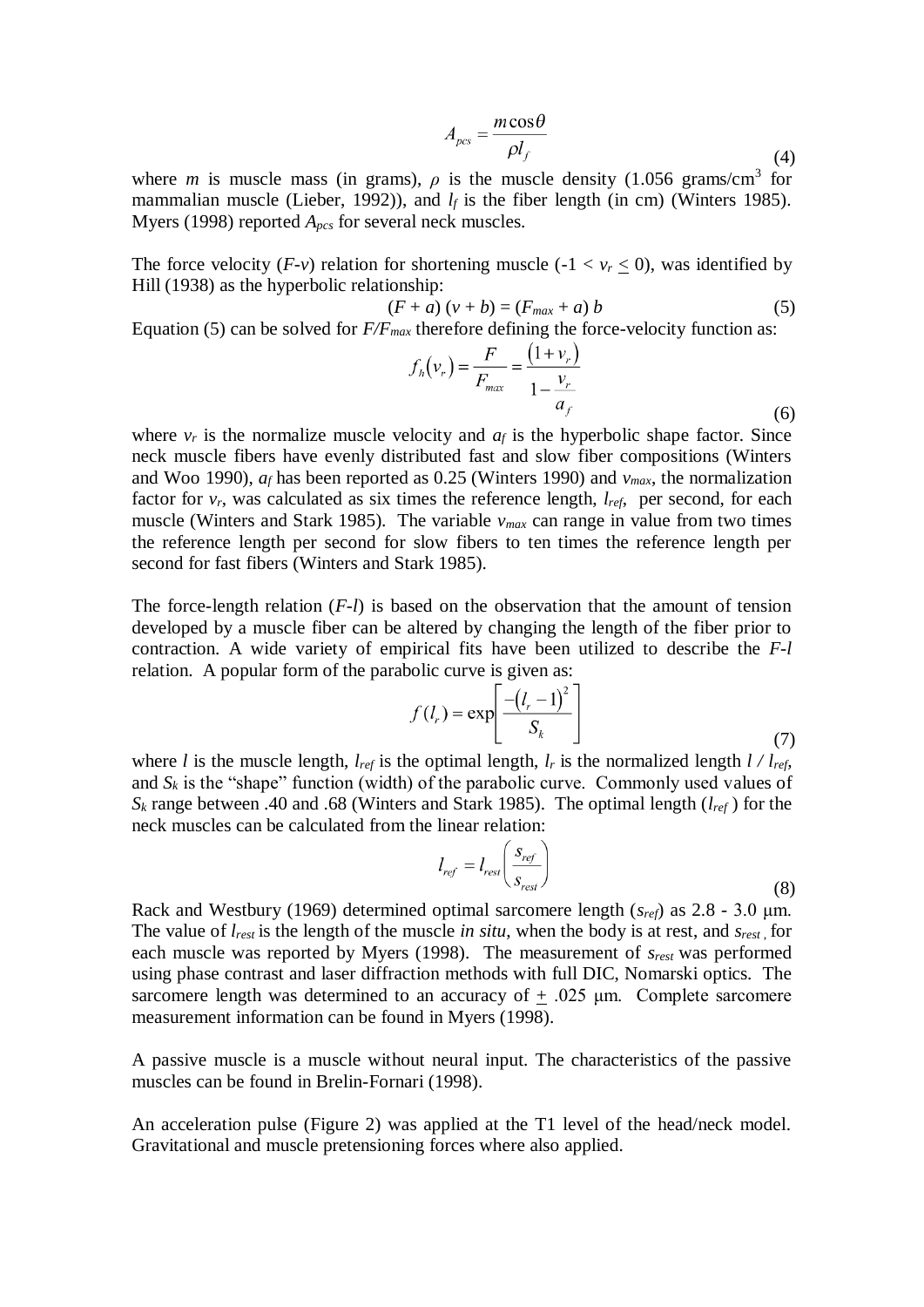

Figure 2: Acceleration pulse applied to the T1 level of the Head/Neck Model

#### 3. RESULTS

The resultant head acceleration was recorded for each of the variations of the Hill Muscle parameters. In comparing each of the iterations, the timing of the acceleration response is minimally affected. The peak accelerations did change, and in the case of varying muscle activation, the peak acceleration changed significantly, 36% (Figure 3).



Figure 3: Comparison of Resultant Linear Acceleration for 0 and 100% muscle Activation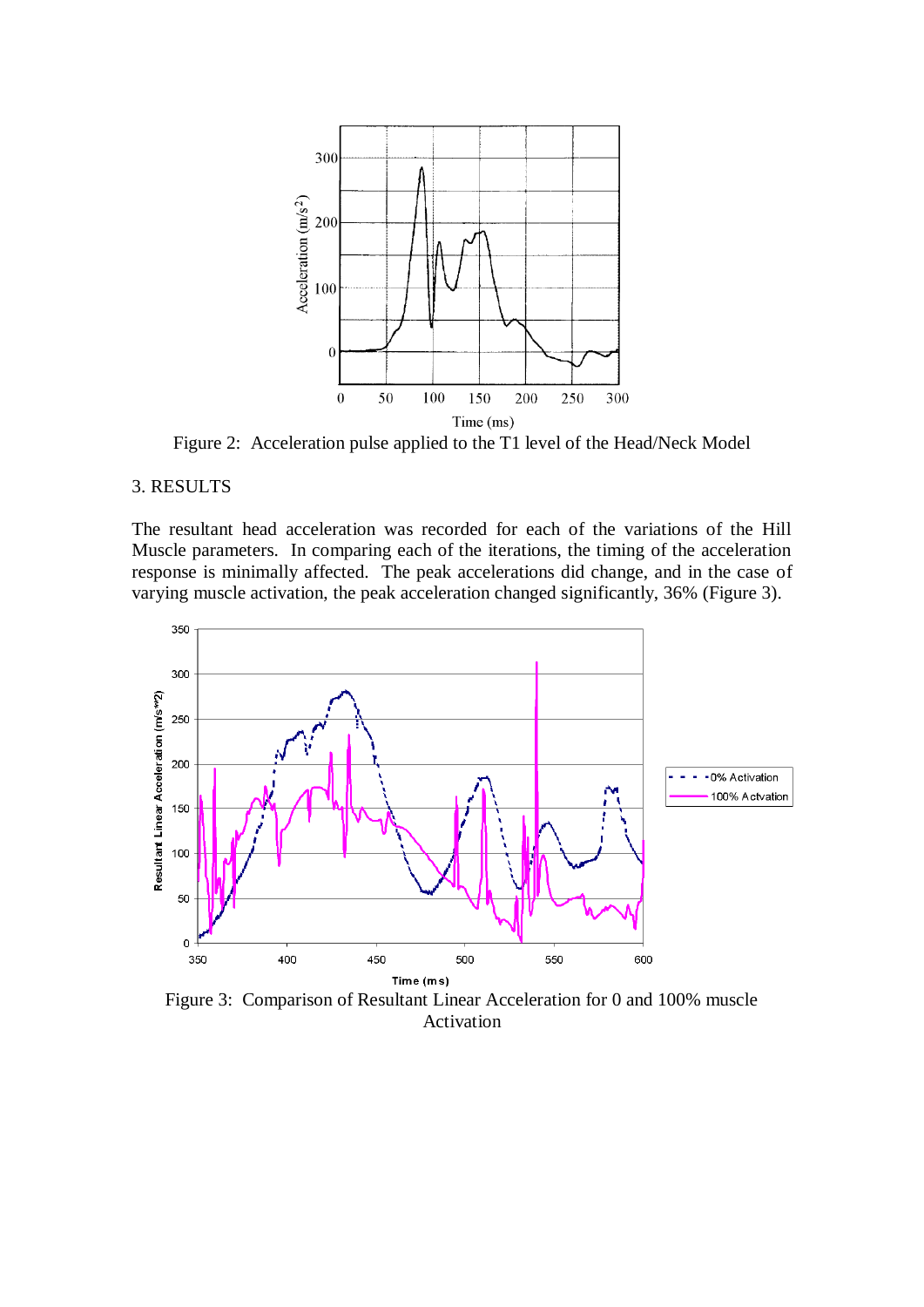Table 1 lists the complete results of the muscle parameter sensitivity study. It is clear from this analysis, that the muscle activation parameter (*A*) has the greatest influence on the kinematics of the head cg. A 36% change in the peak resultant linear acceleration was calculated from the minimum and maximum values of activation while each of the other parameters changed the kinematics by less than 5%.

| <b>Muscle</b>                                                 | <b>Parameter</b> | <b>Peak Resultant</b> | <b>Change from Min</b> |
|---------------------------------------------------------------|------------------|-----------------------|------------------------|
| <b>Parameter</b>                                              | <b>Values</b>    | <b>Linear</b>         | to Max of              |
|                                                               |                  | Acceleration*         | <b>Parameter Range</b> |
|                                                               |                  | (m/s <sup>2</sup> )   | $(\%)$                 |
| Muscle Activation,                                            |                  |                       |                        |
| $\boldsymbol{A}$                                              | 0%               | 280                   | 36.0                   |
|                                                               | 100%             | 180                   |                        |
| Maximum<br>shortening Velocity,                               |                  |                       |                        |
| $V_{max}$                                                     | $2 * l_{ref}$    | 341                   | 3.6                    |
|                                                               | $4 * l_{ref}$    | 311                   |                        |
|                                                               | $6 * l_{ref}$    | 309                   |                        |
|                                                               | $8 * l_{ref}$    | 308                   |                        |
|                                                               | $10 * l_{ref}$   | 329                   |                        |
| <b>Ultimate Strength as</b><br>a function of<br>maximum force |                  |                       |                        |
| produced, $F_{max}$                                           | $1.1 F_{max}$    | 323                   | 4.8                    |
|                                                               | $1.3 F_{max}$    | 310                   |                        |
|                                                               | $1.5 F_{max}$    | 306                   |                        |
|                                                               | $1.8 F_{max}$    | 308                   |                        |
| <b>Optimal Sarcomere</b>                                      |                  |                       |                        |
| Length, $S_{ref}$                                             | $2.8 \mu m$      | 309                   | 0.6                    |
|                                                               | $2.9 \mu m$      | 308                   |                        |
|                                                               | $3.0 \mu m$      | 312                   |                        |
| <b>Shape Function</b>                                         |                  |                       |                        |
| (width), $S_k$                                                | 0.4              | 308                   | 2.0                    |
|                                                               | 0.54             | 313                   |                        |
|                                                               | 0.68             | 315                   |                        |

Table 1: Muscle Parameter Sensitivity Analysis

\* Note - The peak resultant linear acceleration of the head cg occurs at approximately 100 milliseconds after the onset of the sled pulse.